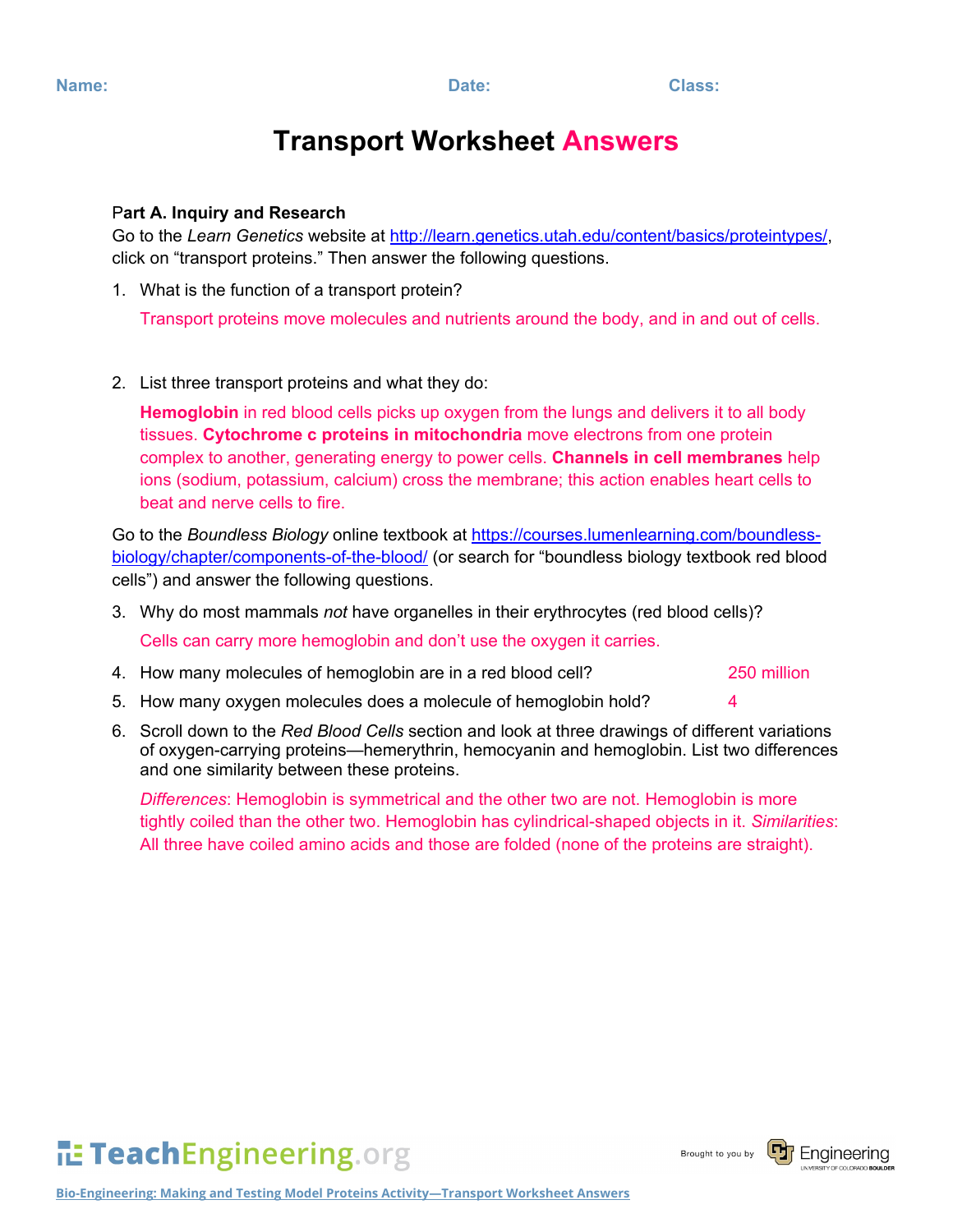## **Part B. Engineering Challenge**

A couple has given birth to a child that has hypoxemia, which is when hemoglobin does not bring the correct amount of oxygen to cells. As a team of biological engineers, your challenge is to "cure" this child by creating an oxygen transport protein for the child.

#### **Step 1: Brainstorm**

A. What "things" do you use or see daily that carry and transport other "things"?

Example answers: Purse, backpack, train, car, briefcase, pocket, water bottle, etc.

B. What characteristics are necessary for something to carry and transport a substance?

Made of a suitable material, such as plastic for holding water or cloth pocket for money. Provides an opening for the substance to enter. Provides a way to securely hold in substances during transport, such as a seatbelt, lid, zipper. Made of adequate size and shape for the object or substance

**Step 2: Design.** Your *challenge* is to use the amino acids (materials) listed below to design a model oxygen transport protein to move as much oxygen as possible. The design *requirements and constraints*: The protein you design must be able to catch, transport (be carried) and then release oxygen (represented by mini marshmallows). Make your design have many oxygen transport proteins. The limitation is that each protein can only hold four oxygen, so if your protein catches more than four oxygen, the rest will be removed (not counted). In the space below, clearly sketch and label the planning diagram for your design so that someone else could recreate it.

Mini marshmallows represent oxygen. You are not building with them, but need to use them to make sure they fit your oxygen transport protein. Available materials include: Answers will vary.

- 1 roll masking tape
- twine/string
- paper and paper bag

labeled drawing-sketch-diagram here

- saran wrap
- Popsicle sticks and toothpicks
- scissors

**Step 3:** Before you start building, have the teacher approve your design. **teacher initials \_\_\_\_\_**

*Number of oxygen* you hypothesize that your protein will hold: **Estimates will** vary.

**Step 4: Build.** Next, use the amino acids (materials) to build a protein model. *Remember*: The function of this transport protein is to bring more oxygen to the child.



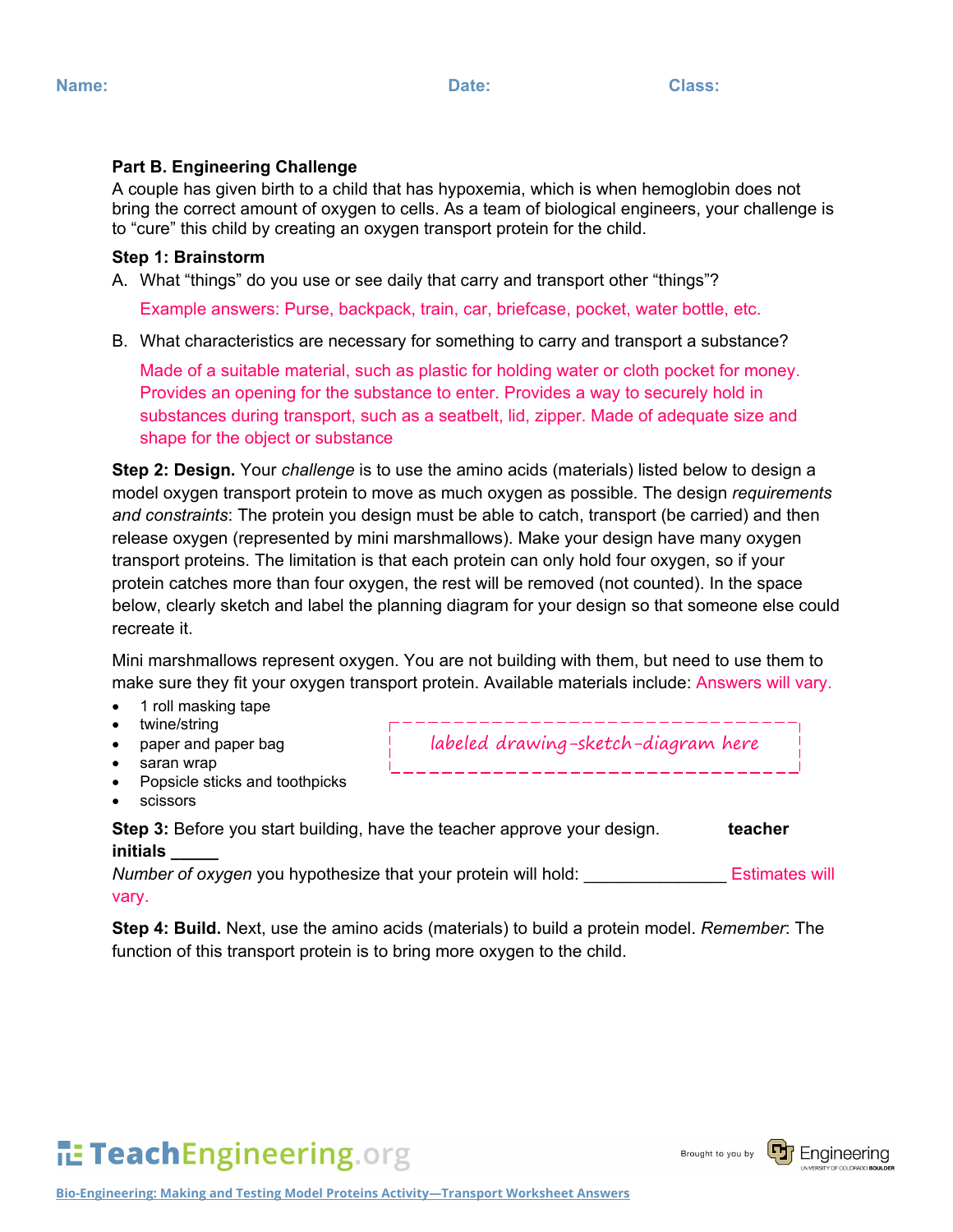$\frac{1}{2}$ 

**\_\_\_\_\_\_\_**

**Step 5: Test and evaluate.** *Did your design hold as many marshmallows (oxygen) as you thought it would?* Circle: yes or no *How many did it hold?*

Explain why it did/did not meet your expectations. *How effective was your protein model? What are the design strengths and weaknesses?*

Explanations will vary. Expect students to write down how many "acceptable" marshmallows the protein captured, transported and released as well as those that were not permitted. For example, only four oxygen per transport molecule. Expect students to discuss the design strengths and weaknesses.

**Data collection:** Fill in the data table with the number of oxygen each group's protein held.

| Group# | <b>Trial 1</b> | <b>Trial 2</b> |
|--------|----------------|----------------|
|        |                |                |
|        |                |                |
|        |                |                |
|        |                |                |
|        |                |                |
|        |                |                |
|        |                |                |

| Group # | <b>Trial 1</b> | <b>Trial 2</b> |
|---------|----------------|----------------|
|         |                |                |
|         |                |                |
|         |                |                |
|         |                |                |
|         |                |                |
|         |                |                |
|         |                |                |
|         |                |                |

**Step 6: Redesign.** *How will you change your design?* In the space below, write/draw your adjustments.

Have the teacher approve your revised design. **the end of the teacher initials: teacher initials:** 

*Number of oxygen* you hypothesize your revised protein will hold: Estimates will vary.

written/drawn adjustments here

. <u>\_ \_ \_ \_ \_ \_ \_ \_ \_ \_ \_ \_ \_ \_ \_ \_ \_ \_</u> \_ \_ \_ \_ \_

**Step 7: Test and re-evaluate.** *Did your design hold as many marshmallows (oxygen) as you thought it would?* Circle: yes or no *How many did it hold?* \_\_\_\_\_\_\_\_\_\_\_\_\_\_\_

Explain why it did/did not meet your expectations. *How effective is your protein? What are the strengths and weaknesses of your design?* 

Expect students to write down how many "acceptable" marshmallows the protein captured, transported and released as well as those that were not permitted. For example, only four oxygen per transport molecule. Expect students to discuss the strengths and weaknesses of their designs.